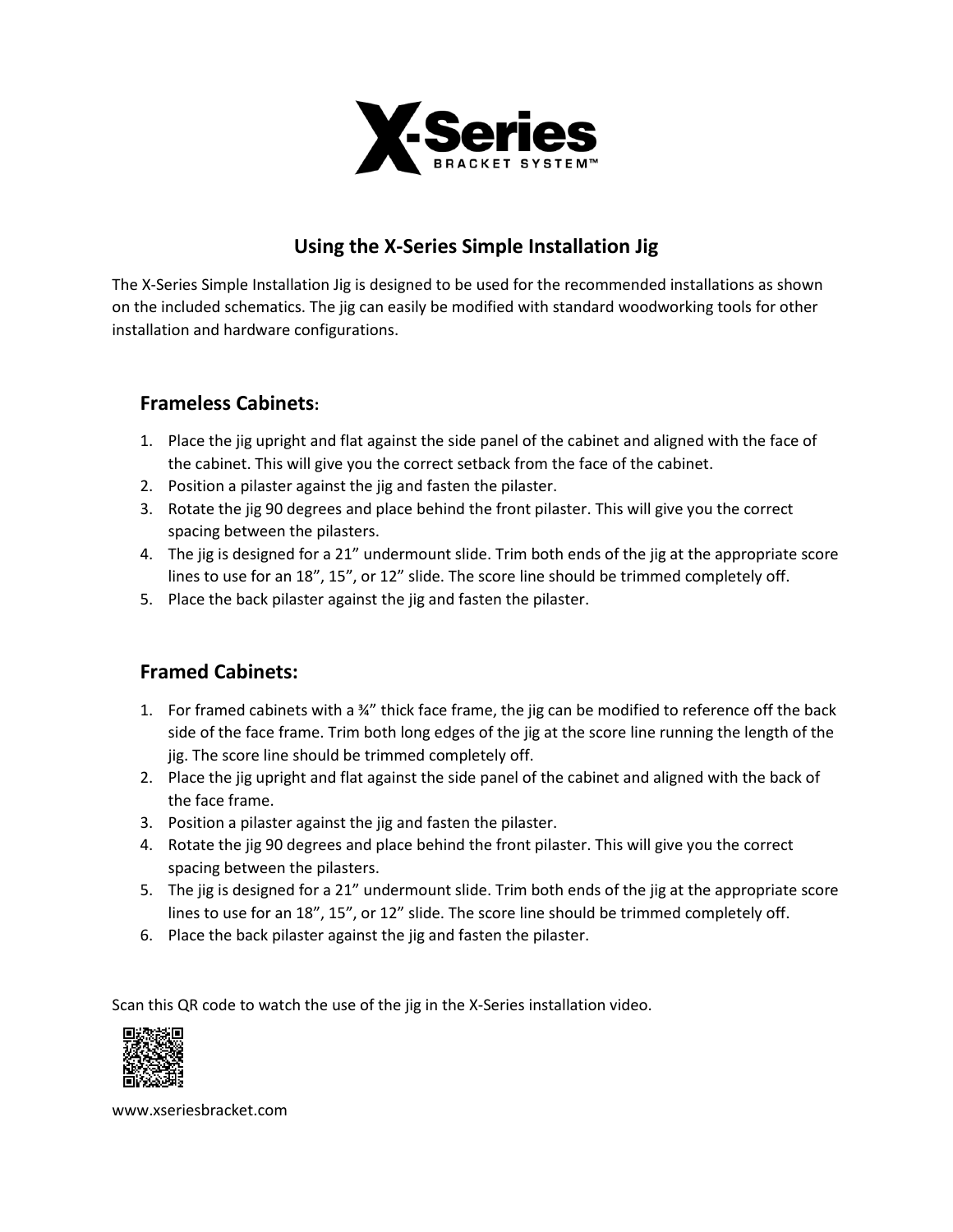

#### RECOMMENDED LOCATION TO ATTACH X BRACKETS TO UNDERMOUNT SLIDES. RECOMMENDED LOCATION TO INSTALL PILASTERS.